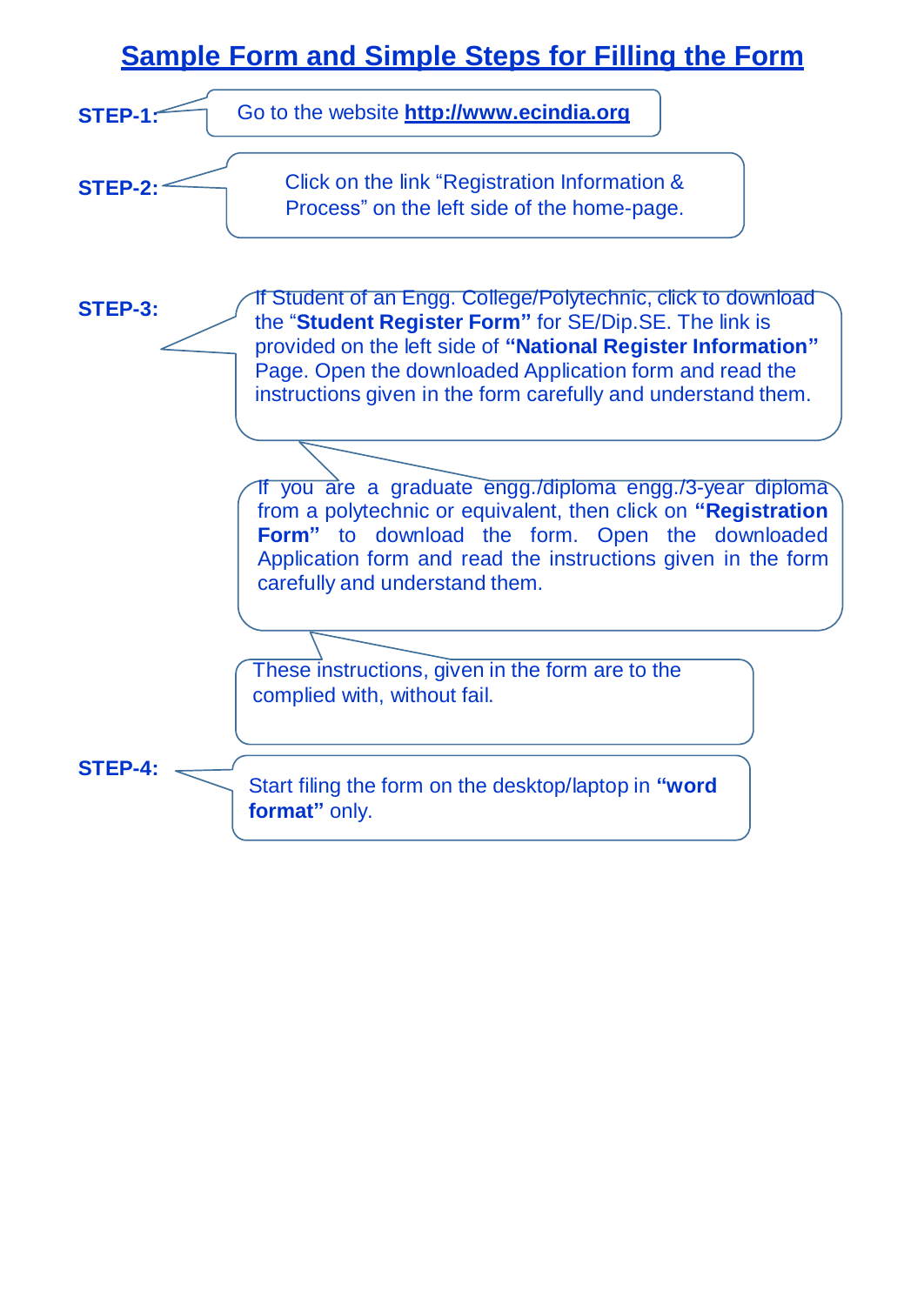

1304, Hemkunt Chambers, 89, Nehru Place, New Delhi-110019 Phone: +91 11 26283281,+91 11 26283282, Fax: +91 11 26283283 Email: [eci@ecindia.org,](mailto:eci@ecindia.org) Website: [www.ecindia.org](http://www.ecindia.org/)

### **Registration Form for Senior Professional Engineer (SrPE)/ Professional Engineer (PE)**

#### **APPLICATION FORM INSTRUCTIONS FOR FILLING THE FORM**

- 1. Form should be downloaded from the website [www.ecindia.org,](http://www.ecindia.org/) the soft copy filled in **and then emailed to [ecipenationalregister@gmail.com](mailto:ecipenationalregister@gmail.com)** in **word format** only, and **a printout of the filled form** taken.
- 2. The above printout should be sent to the concerned member association of ECI or directly to ECI along with the self-attested copies of the relevant documents.
- 3. All the details, as required in the form, are essential and need to be provided, except for points no 3,7, 8 and 9. In these cases, if no details are available, then simply write as Not Applicable/Nil.
- 4. Correspondence address implies the location at which you would like to receive your letters/certificate.
- 5. At point 5, description of Branch in Engineering implies the Engineering Branch in which you have qualified and would like to register.
- 6. At point 6, Field of Specialisation/s implies the fields or the sectors or areas in which you specialise in. A note outlining justification is to be attached.
- 7. At point No. 10, It is essential that the two references are reputed engineers and who are known in society. They should be willing to vouch for you.
- 8. Checklist at the end should also be filled in.

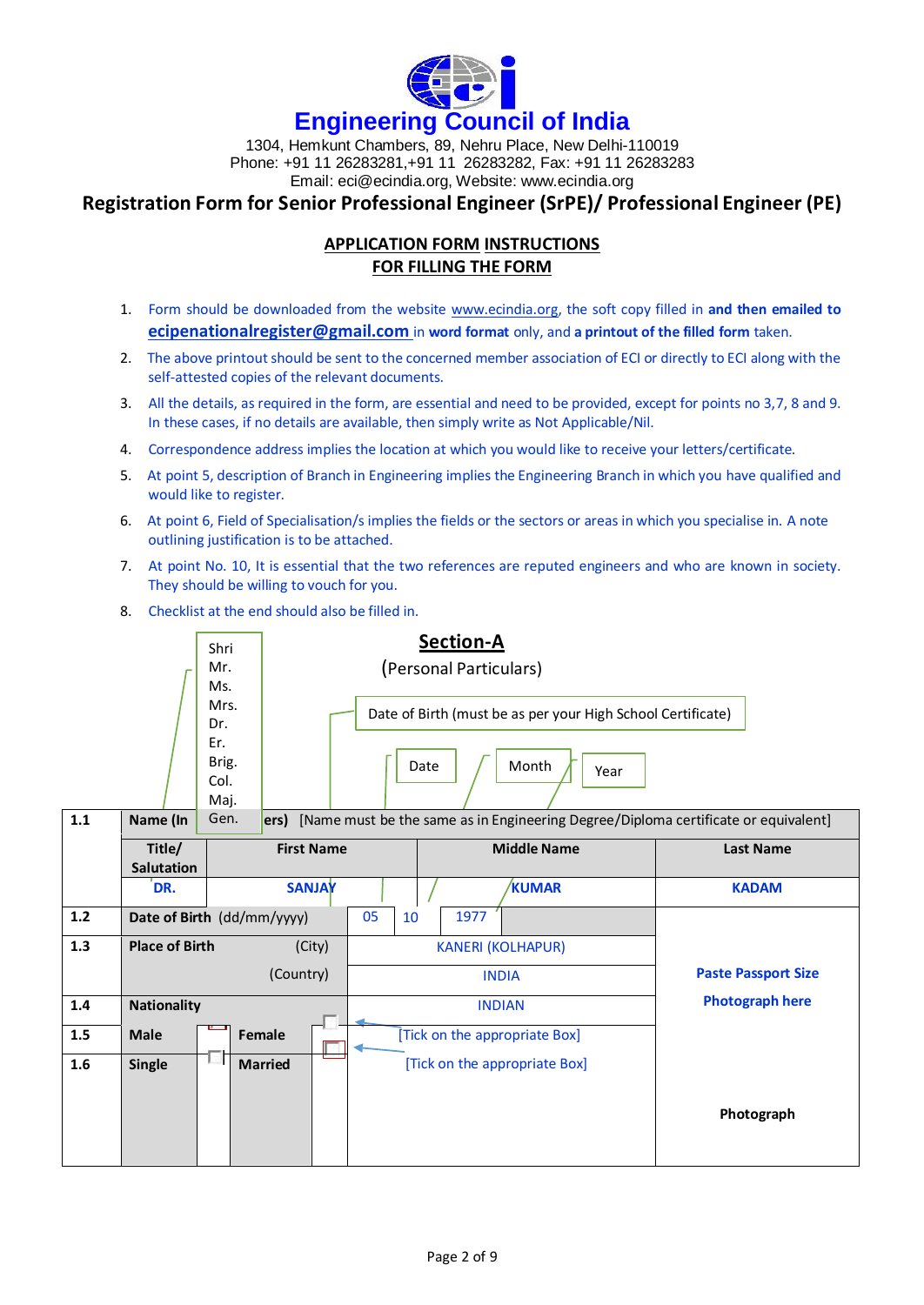|     |                                                     | of the place of work | <b>Official Postal address</b> |                                                                  |                      | Designation in present organisation                                              |                                                                        |                      |  |  |  |
|-----|-----------------------------------------------------|----------------------|--------------------------------|------------------------------------------------------------------|----------------------|----------------------------------------------------------------------------------|------------------------------------------------------------------------|----------------------|--|--|--|
|     | Current Employer's Website address                  |                      |                                |                                                                  |                      |                                                                                  | Name of the organization where you are working at present              |                      |  |  |  |
| 1.7 | <b>Current Employment Particulars:</b>              |                      |                                |                                                                  |                      |                                                                                  |                                                                        |                      |  |  |  |
|     | Name of Present Organisation /<br><b>Work Place</b> |                      |                                |                                                                  |                      |                                                                                  | HONDA VEHICLE MANUFACTURERES LIMITED                                   |                      |  |  |  |
|     | <b>Designation</b><br><b>Address:</b>               |                      |                                |                                                                  |                      |                                                                                  | <b>MANAGER - (UTILITIES PLANNING-PROJECTS)</b>                         |                      |  |  |  |
|     |                                                     |                      |                                |                                                                  |                      |                                                                                  | PLOT NO. X-1, PHASE IV, CHAKAN MIDC AREA, VILLAGE - NIGHOJE, TAL: KHED |                      |  |  |  |
|     |                                                     |                      | <b>City</b>                    |                                                                  | <b>CHAMAN</b>        |                                                                                  |                                                                        |                      |  |  |  |
|     |                                                     |                      | <b>District</b>                |                                                                  | <b>DHULE</b>         |                                                                                  |                                                                        |                      |  |  |  |
|     |                                                     |                      | <b>State</b>                   |                                                                  | <b>MAHARASHTRA</b>   |                                                                                  |                                                                        |                      |  |  |  |
|     |                                                     |                      | Country                        |                                                                  | <b>INDIA</b>         |                                                                                  |                                                                        |                      |  |  |  |
|     |                                                     |                      | <b>Pin Code</b>                |                                                                  | 4XXXX1               |                                                                                  |                                                                        |                      |  |  |  |
|     | <b>Country Code</b>                                 | 91                   | <b>STD Code</b>                |                                                                  | 011                  | <b>Telephone No.</b>                                                             | 4XXXXXX7                                                               |                      |  |  |  |
|     |                                                     |                      |                                |                                                                  |                      | Fax No.                                                                          | 4XXXXXX8                                                               |                      |  |  |  |
|     |                                                     |                      |                                | <b>Mobile No.</b>                                                |                      |                                                                                  | 9XXXXXXXX1                                                             | 9XXXXXXXX2           |  |  |  |
|     |                                                     |                      | E-mail Id.                     | abc.xyz@xyz.com                                                  |                      |                                                                                  | abc@yahoo.co.in                                                        |                      |  |  |  |
|     |                                                     |                      | Website                        | www.xyz.com                                                      |                      |                                                                                  |                                                                        |                      |  |  |  |
|     | <b>Current Residential Address</b>                  |                      |                                |                                                                  | Name of the District |                                                                                  | Where you are currently located for working                            |                      |  |  |  |
|     |                                                     |                      |                                | Name of the Current City/Village                                 |                      |                                                                                  |                                                                        |                      |  |  |  |
| 1.8 |                                                     |                      |                                |                                                                  |                      | Correspondence Address: (to intimate the any change of address, at the earliest) |                                                                        |                      |  |  |  |
|     |                                                     |                      | Name:                          | DR. DEEPAK KUMAR KADAM                                           |                      |                                                                                  |                                                                        |                      |  |  |  |
|     |                                                     |                      | <b>Address:</b>                | FLAT NO., BU/LDING NO-BUILDING NAME, FLAT NO., NAME OF THE ROAD, |                      |                                                                                  |                                                                        |                      |  |  |  |
|     |                                                     |                      |                                |                                                                  | NAME/OF LACALITY     |                                                                                  |                                                                        |                      |  |  |  |
|     |                                                     |                      | <b>City</b>                    |                                                                  | <b>CHAMAN</b>        |                                                                                  |                                                                        |                      |  |  |  |
|     |                                                     |                      | <b>District</b>                |                                                                  | <b>DHULE</b>         |                                                                                  |                                                                        |                      |  |  |  |
|     |                                                     |                      | <b>State</b>                   |                                                                  | <b>MAHARASHTRA</b>   |                                                                                  |                                                                        |                      |  |  |  |
|     |                                                     |                      | Country                        |                                                                  | <b>INDIA</b>         |                                                                                  |                                                                        |                      |  |  |  |
|     | <b>Pin Code</b>                                     |                      |                                | 4XXXX1                                                           |                      |                                                                                  |                                                                        |                      |  |  |  |
|     | <b>Country Code</b>                                 | 0091                 | <b>STD Code</b>                |                                                                  | 022                  | Telephone No.                                                                    | 272XXXX1                                                               |                      |  |  |  |
|     |                                                     |                      |                                |                                                                  |                      | Fax No.                                                                          | 272XXXX2                                                               |                      |  |  |  |
|     |                                                     |                      |                                |                                                                  |                      | Mobile No.                                                                       | 9XXXXXXXX0                                                             | 9XXXXXXXX1           |  |  |  |
|     | E-mail Id.                                          |                      |                                | xyz@abc.com                                                      |                      |                                                                                  | xyz@abc.com                                                            |                      |  |  |  |
| 1.9 | Nearest District Head Quarter where you are located |                      |                                |                                                                  |                      |                                                                                  |                                                                        | NAME OF THE DISTRICT |  |  |  |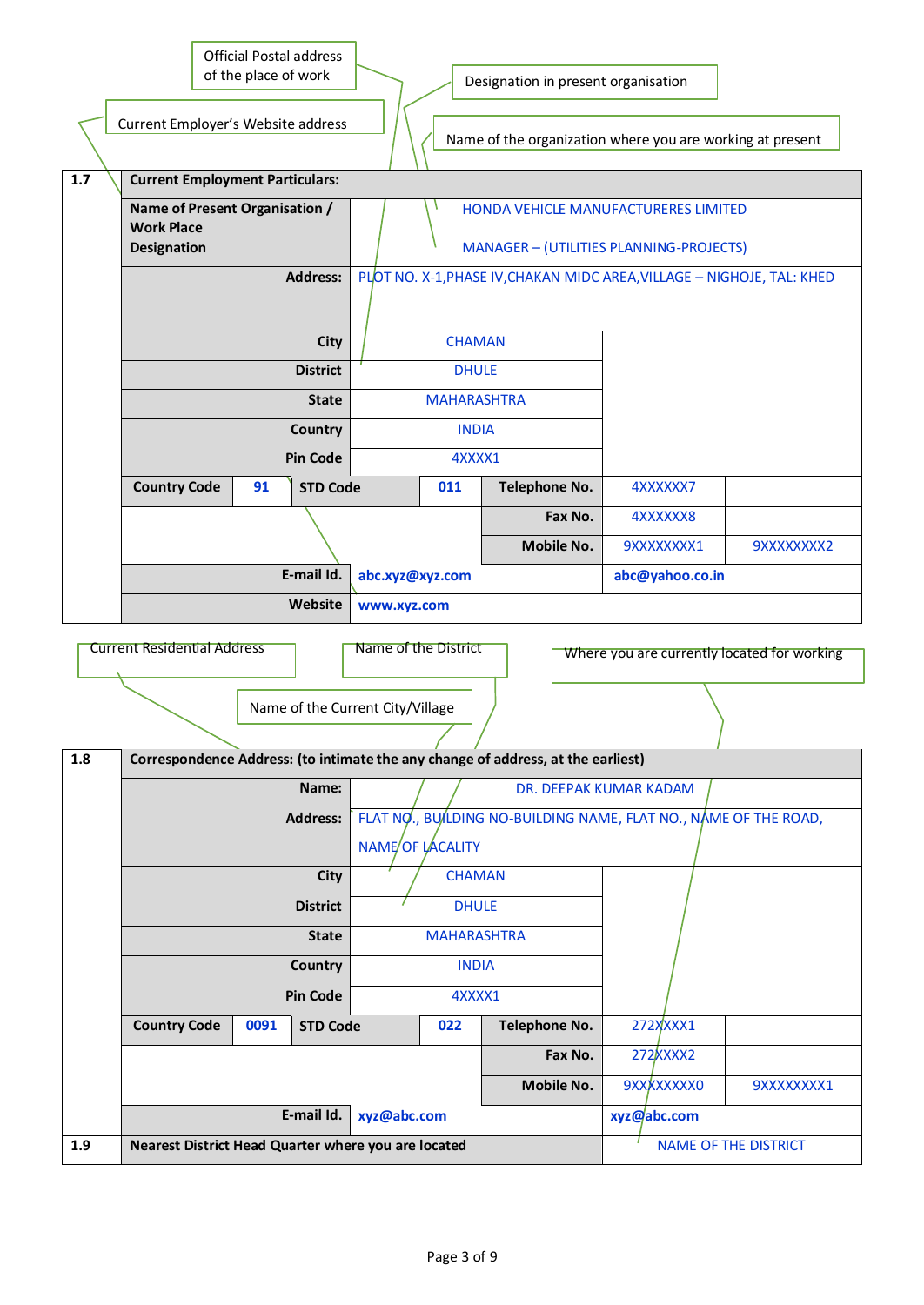Please provide the **self-attested copies** of all educational certificates as per instruction no.-2.

## **Section-B**

## (Educational Qualification and Professional Experience)

|                | 2. Engineering Qualification(s) for Registration |                           |                                         |                    |                           |                              |  |  |
|----------------|--------------------------------------------------|---------------------------|-----------------------------------------|--------------------|---------------------------|------------------------------|--|--|
|                | <b>Engineering Qualification/s</b>               | Institute/University      | <b>Engineering</b><br><b>Discipline</b> | Sub-discipline     | Year of<br><b>Joining</b> | Year of<br><b>Completion</b> |  |  |
| $\mathbf{1}$ . | <b>DIPLOMA</b>                                   | <b>GOVERNMENT</b>         | <b>MECHANICAL</b>                       | <b>MECHANICAL</b>  | <b>19XX</b>               | <b>19XX</b>                  |  |  |
|                |                                                  | POLYTECHNIC,              | <b>ENGINEERING</b>                      | <b>ENGINEERING</b> |                           |                              |  |  |
|                |                                                  | <b>KOLHAPUR</b>           |                                         |                    |                           |                              |  |  |
| 2.             | <b>Bachelor of Engineering</b>                   | <b>INDIAN INSTITUTION</b> | <b>INDUSTRIAL</b>                       | <b>MECHANICAL</b>  | <b>20XX</b>               | <b>20XX</b>                  |  |  |
|                | (B.E.)                                           | <b>OF INDUSTRIAL</b>      | <b>ENGINEERING</b>                      | <b>ENGINEERING</b> |                           |                              |  |  |
|                |                                                  | ENGINEERING,              |                                         |                    |                           |                              |  |  |
|                |                                                  | <b>MUMBAI.</b>            |                                         |                    |                           |                              |  |  |
| 3.             |                                                  |                           |                                         |                    |                           |                              |  |  |
| 4.             |                                                  |                           |                                         |                    |                           |                              |  |  |
| 5.             |                                                  |                           |                                         |                    |                           |                              |  |  |

Please provide the **self-attested copies** of all educational certificates as per instruction no.-2.

|                | 3. Other non-engineering Post Graduation professional qualifications             |                                                |                                        |                                        |                           |                              |  |  |
|----------------|----------------------------------------------------------------------------------|------------------------------------------------|----------------------------------------|----------------------------------------|---------------------------|------------------------------|--|--|
|                | Qualification/s                                                                  | Institute/University                           | <b>Disciplines</b>                     | Sub-discipline                         | Year of<br><b>Joining</b> | Year of<br><b>Completion</b> |  |  |
| $\mathbf{1}$ . | PH.D.                                                                            | XYZ UNIVERSITY,<br><b>PUNE</b>                 | <b>GENERAL</b><br><b>MANAGEMENT</b>    | <b>ENERGY</b><br><b>MANAGEMENT</b>     | <b>20XX</b>               | <b>20XX</b>                  |  |  |
| 2.             | <b>MBA</b>                                                                       | XYZ, NEW DELHI                                 | <b>OPERATIONS</b><br><b>MANAGEMENT</b> | <b>OPERATIONS</b><br><b>MANAGEMENT</b> | <b>20XX</b>               | <b>20XX</b>                  |  |  |
| $\mathbf{B}$   | <b>CERTIFIED ENERGY</b><br><b>MANAGER</b>                                        | <b>BUREAU OF ENERGY</b><br>EFFICIENCY, INDIA   | <b>ENERGY</b><br><b>MANAGEMENT</b>     | <b>ENERGY</b><br><b>MANAGEMENT</b>     | <b>20XX</b>               | <b>20XX</b>                  |  |  |
| 4.             | <b>INDIAN GREEN BUILDING</b><br><b>COUNCIL ACCREDITED</b><br><b>PROFESSIONAL</b> | <b>INDIAN GREEN</b><br><b>BUILDING COUNCIL</b> | <b>GREEN</b><br><b>BUILDING</b>        | <b>GREEN</b><br><b>BUILDING</b>        | <b>20XX</b>               | <b>20XX</b>                  |  |  |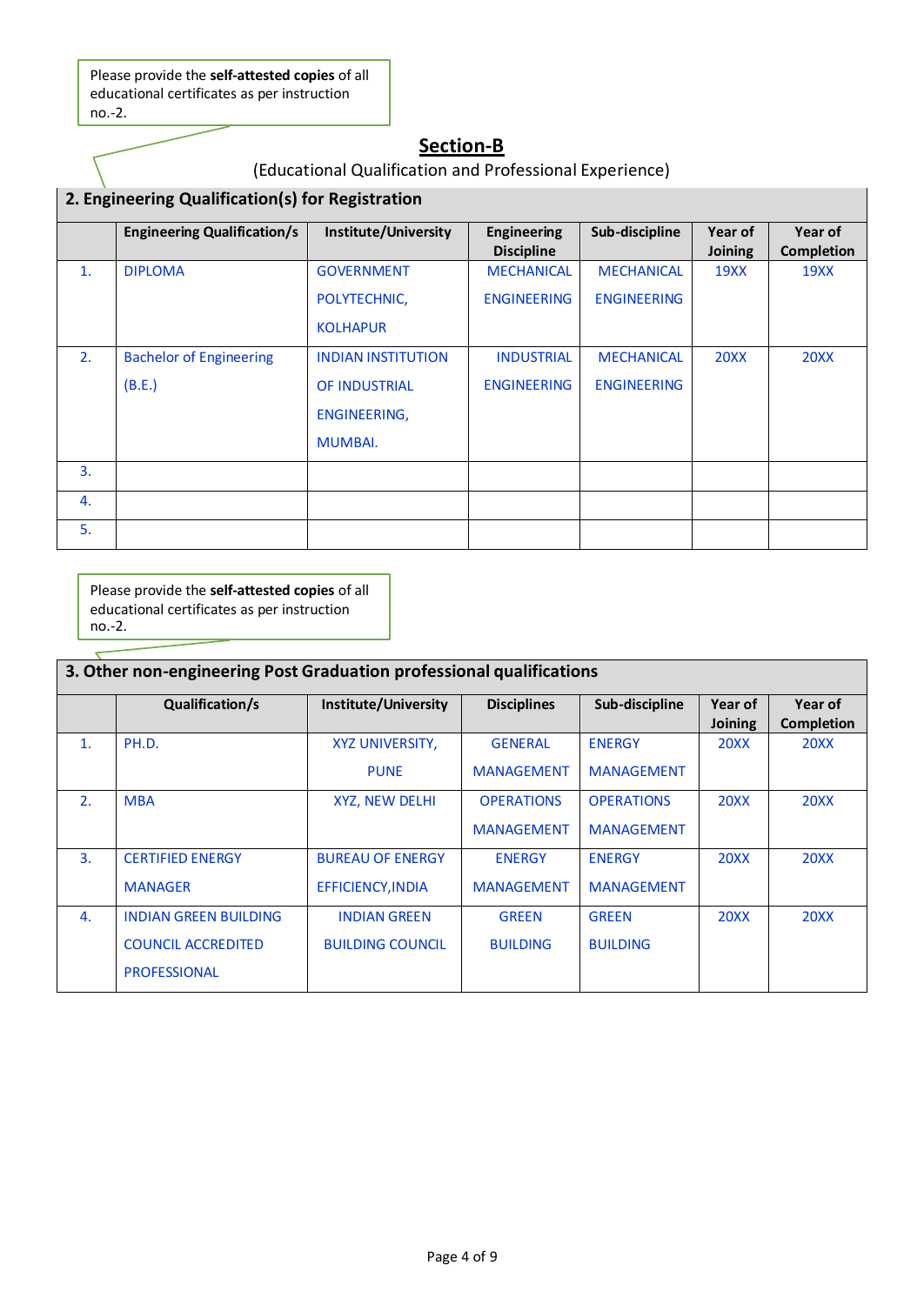Please provide the **self-attested copies** of all experience certificates

#### **4. Professional Experience:**

Describe your experience in the following format, for each period of your employment / involvement in retrospective order i.e. starting from present position in descending sequence without any gap in experience and if any gap in experience please provide the details of that period. Ifself-employed, write self-employed under Position, and give details of experience. **Please also underline the experience in a responsible position of significant engineering activity.**

| S. No.           | From         | <b>To</b>    | <b>Position</b>           | Organisation                   | <b>Brief Description</b>                |
|------------------|--------------|--------------|---------------------------|--------------------------------|-----------------------------------------|
| 1.               | <b>APRIL</b> | <b>TILL</b>  | <b>MANAGER- UTILITIES</b> | <b>XYZ MANUFACTURERES</b>      | <b>AUTOMOBILE MANUFACTURING</b>         |
|                  | <b>20XX</b>  | <b>DATE</b>  | <b>PLANING-PROJECTS</b>   | LIMITED, CHAKAN, PUNE.         | <b>INDUSTRY INFRASTRACTURE</b>          |
|                  |              |              |                           |                                | PLANNING, DESIGNING, PROJECT            |
|                  |              |              |                           |                                | EXECUTION, COMMISSIONING, OP            |
|                  |              |              |                           |                                | <b>ERATION AND</b>                      |
|                  |              |              |                           |                                | <b>MAINTENANCE, ENERGY</b>              |
|                  |              |              |                           |                                | <b>MANAGEMENT</b>                       |
| 2.               | <b>JULY</b>  | <b>APRIL</b> | <b>DEPUTY MANAGER-</b>    | ABC LIMITED, BANGLORE          | <b>FACILITY MANAGEMENT OF XYZ</b>       |
|                  | <b>20XX</b>  | <b>20XX</b>  | <b>TOTAL FACILITY</b>     |                                | <b>INDIA PVT. LTD., OPERATION &amp;</b> |
|                  |              |              | <b>MANAGEMENT</b>         |                                | <b>MAINTENANCE OF AUTOMOBILE</b>        |
|                  |              |              |                           |                                | <b>MANUFACTURING FACILITY,</b>          |
|                  |              |              |                           |                                | <b>ENERGY MANAGEMENT</b>                |
| $\overline{3}$ . | OCT.         | <b>JUNE</b>  | <b>DEPUTY MANAGER-</b>    | <b>ABC INTEGRATED SERVICES</b> | <b>FACILITY MANAGEMENT OF XYZ</b>       |
|                  | <b>20XX</b>  | <b>20XX</b>  | <b>ENGINEERING</b>        | PVT. LTD.                      | PHARMACEUTICALS LTD.,                   |
|                  |              |              |                           |                                | <b>OPERATION &amp; MAINTENANCE OF</b>   |
|                  |              |              |                           |                                | <b>PHARMACEUTICALS</b>                  |
|                  |              |              |                           |                                | MANUFACTURING FACILITY,                 |
|                  |              |              |                           |                                | <b>ENERGY MANAGEMENT</b>                |
| 4.               | JAN.         | AUG.         | <b>JR. ENGINEER</b>       | ABC LIMITED, AMBOLI.           | PROJECT AND MAINTENANCE OF              |
|                  | <b>19XX</b>  | <b>20XX</b>  |                           |                                | <b>FULLY AUTOMATIC FOUNDRY</b>          |
|                  |              |              |                           |                                | UNIT.                                   |

Write the Discipline/ Branch of Engineering for which you want to get certificate

**5. State Discipline/ Branch of Engineering, which is to be registered: MECHANICAL ENGINEERING**

#### **6. Field of Specialisation(s)** [Maximum Four)

Specify fields discipline of specialisation(s) and its sub-discipline, under which you would like to be registered. **A note outlining justification is to be attached. RESUME ATTACHED.**

#### *Note: You have to complete the CPD requirements for each category ofspecialisation individually.*

1. Structural Engineering

2. Energy Management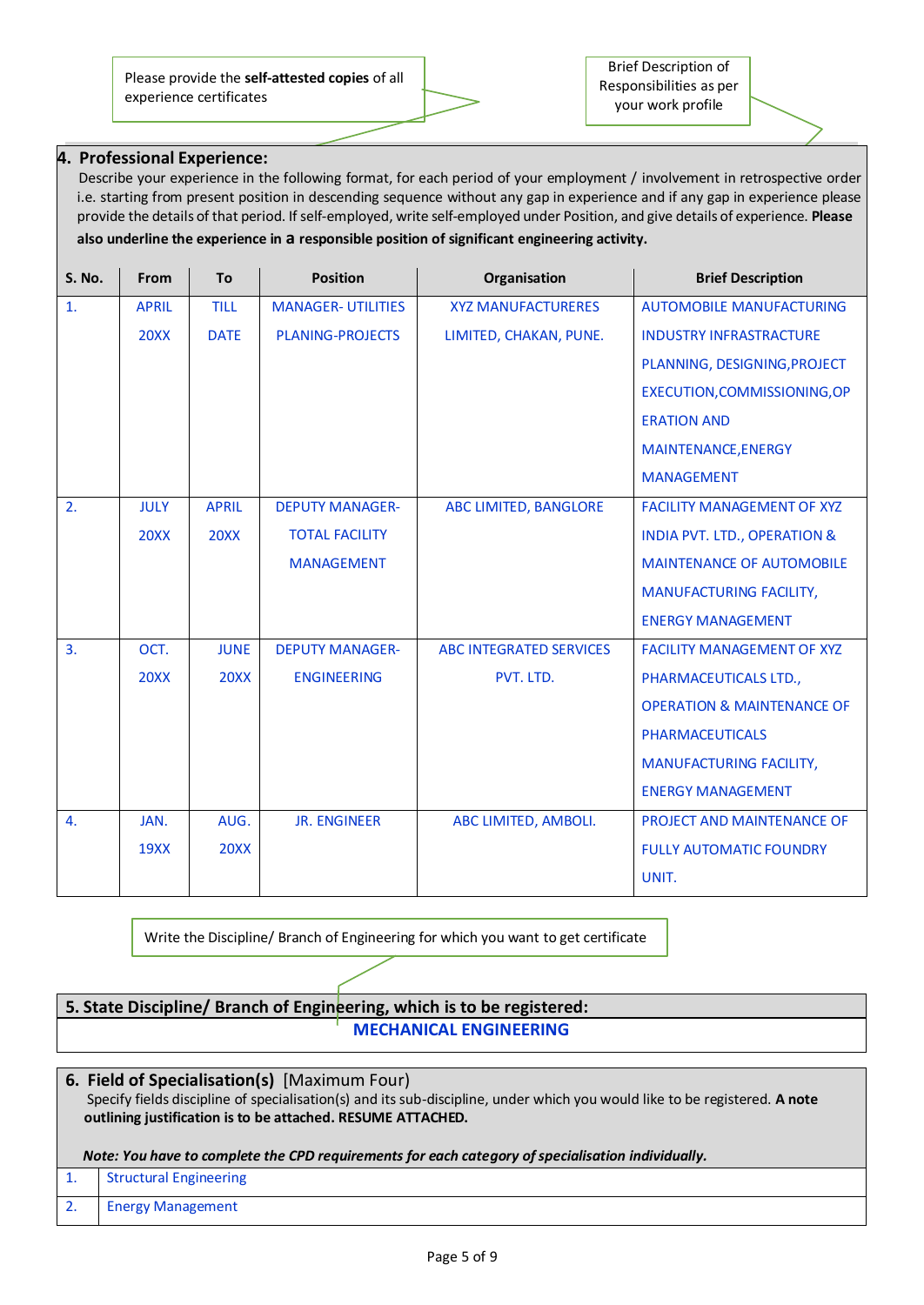3. 4.

Name of the Institution e.g. The Institution of Electronics and Telecommunication Engineers



| <b>S.N.</b>             | <b>Name of Association</b>                                                                      |  | Category of<br>Membership |                             | <b>Discipline</b>                                           | Sub-discipline     |                                                                                                                                         | From                                                            | <b>To</b>        |  |  |
|-------------------------|-------------------------------------------------------------------------------------------------|--|---------------------------|-----------------------------|-------------------------------------------------------------|--------------------|-----------------------------------------------------------------------------------------------------------------------------------------|-----------------------------------------------------------------|------------------|--|--|
| 1.                      | NAME OF THE INSTITUTION                                                                         |  | <b>ASSOCIATE MEMBER</b>   |                             | <b>MECHANICAL</b>                                           | <b>MECHANICAL</b>  |                                                                                                                                         | <b>YYYY</b>                                                     | <b>TILL DATE</b> |  |  |
|                         |                                                                                                 |  | (AMIE) MEMBERSHIP         |                             | <b>ENGINEERING</b><br><b>ENGINEERING</b>                    |                    |                                                                                                                                         |                                                                 |                  |  |  |
|                         |                                                                                                 |  | NO.                       |                             |                                                             |                    |                                                                                                                                         |                                                                 |                  |  |  |
| 2.                      | NAME OF THE INSTITUTION                                                                         |  | <b>CHARTERED</b>          |                             | <b>MECHANICAL</b>                                           | <b>MECHANICAL</b>  |                                                                                                                                         | <b>YYYY</b>                                                     | <b>TILL DATE</b> |  |  |
|                         |                                                                                                 |  | <b>ENGINEER (C.Eng.)</b>  |                             | <b>ENGINEERING</b>                                          | <b>ENGINEERING</b> |                                                                                                                                         |                                                                 |                  |  |  |
| 3.                      | NAME OF THE INSTITUTION                                                                         |  | <b>MEMBER-No.</b>         |                             | <b>HVAC</b>                                                 | <b>HVAC</b>        |                                                                                                                                         | <b>YYYY</b>                                                     | <b>TILL DATE</b> |  |  |
|                         | 8. Executive Development Programme/Training Programme/ Conferences, Seminar, Workshop,          |  |                           |                             |                                                             |                    |                                                                                                                                         |                                                                 |                  |  |  |
|                         | <b>Technical Presentations Attended / Participated</b><br><b>Title/Subject</b>                  |  | <b>Duration</b>           |                             |                                                             |                    |                                                                                                                                         |                                                                 |                  |  |  |
| S.No.<br>$\mathbf{1}$ . | <b>DOING THE THINGS IN</b>                                                                      |  | 2 DAYS                    |                             | <b>Nature of Participation</b><br><b>PROJECT MANAGEMENT</b> |                    |                                                                                                                                         | <b>Conducting Organisation</b><br><b>XYZ PROJECT MANAGEMENT</b> |                  |  |  |
|                         | <b>PROJECT MINDSET</b>                                                                          |  |                           |                             | <b>PROFESSIONAL</b>                                         |                    |                                                                                                                                         | <b>INSTITUTE</b>                                                |                  |  |  |
|                         |                                                                                                 |  |                           |                             |                                                             |                    |                                                                                                                                         | <b>ABC COUNCIL</b>                                              |                  |  |  |
| 2.                      | <b>ADVANCED TRAINING ON</b><br><b>GREEN BUILDINGS</b>                                           |  | 2 DAYS                    |                             | <b>GREEN BUILDING PROFESSIONAL</b>                          |                    |                                                                                                                                         |                                                                 |                  |  |  |
|                         | 9.0 Books/Articles/Research/Technical Reports written/ Talks/Programmes conducted by Candidates |  |                           |                             |                                                             |                    |                                                                                                                                         |                                                                 |                  |  |  |
| S.No.                   | <b>Title</b>                                                                                    |  | Date                      | <b>Subject</b>              |                                                             |                    | <b>Published by/Conducted at</b>                                                                                                        |                                                                 |                  |  |  |
| 1.                      | "Barriers in implementation of                                                                  |  | 05.01.1968                |                             | <b>Barriers in</b>                                          |                    | International                                                                                                                           | Journal                                                         | of<br><b>ABC</b> |  |  |
|                         | <b>Energy Efficient Technologies in</b>                                                         |  |                           |                             | implementation of                                           |                    | Research and Management (XXXX),<br>Volume 2, Issue 9, September YYYY,                                                                   |                                                                 |                  |  |  |
|                         | Selected Automobile Industries in                                                               |  |                           |                             | <b>Energy Efficient</b>                                     |                    | pp. 0000-0000, ISSN (e): 0000-0000                                                                                                      |                                                                 |                  |  |  |
|                         | Pune"                                                                                           |  |                           |                             | <b>Technologies</b>                                         |                    | (Impact Factor: 0.000)                                                                                                                  |                                                                 |                  |  |  |
| 2.                      | "Opportunities for Energy Efficiency                                                            |  | 20.05.1975                |                             | <b>Energy Efficiency in</b>                                 |                    | Matrix Business Review, Research                                                                                                        |                                                                 |                  |  |  |
|                         | in Industrial Utilities"                                                                        |  |                           | <b>Industrial Utilities</b> |                                                             |                    | Journal, Volume 1, Issue 1, February<br>YYYY - August YYYY, Matrix Business<br>School, Pune, pp. 00-000 (ISSN<br>0000-0000)             |                                                                 |                  |  |  |
| 3.                      | "Energy Audit- A tool for Energy<br>Management"                                                 |  | 25.10.1986                |                             | <b>Energy Audit</b>                                         |                    | ABC, XYZ's management Research<br>journal, Volume-XX, Issue - 0,<br>January YYYY - June YYYY, Shri ABC,<br>XYXZ, Pune, pp. 00-00. (ISSN |                                                                 |                  |  |  |

Number: 0000-0000).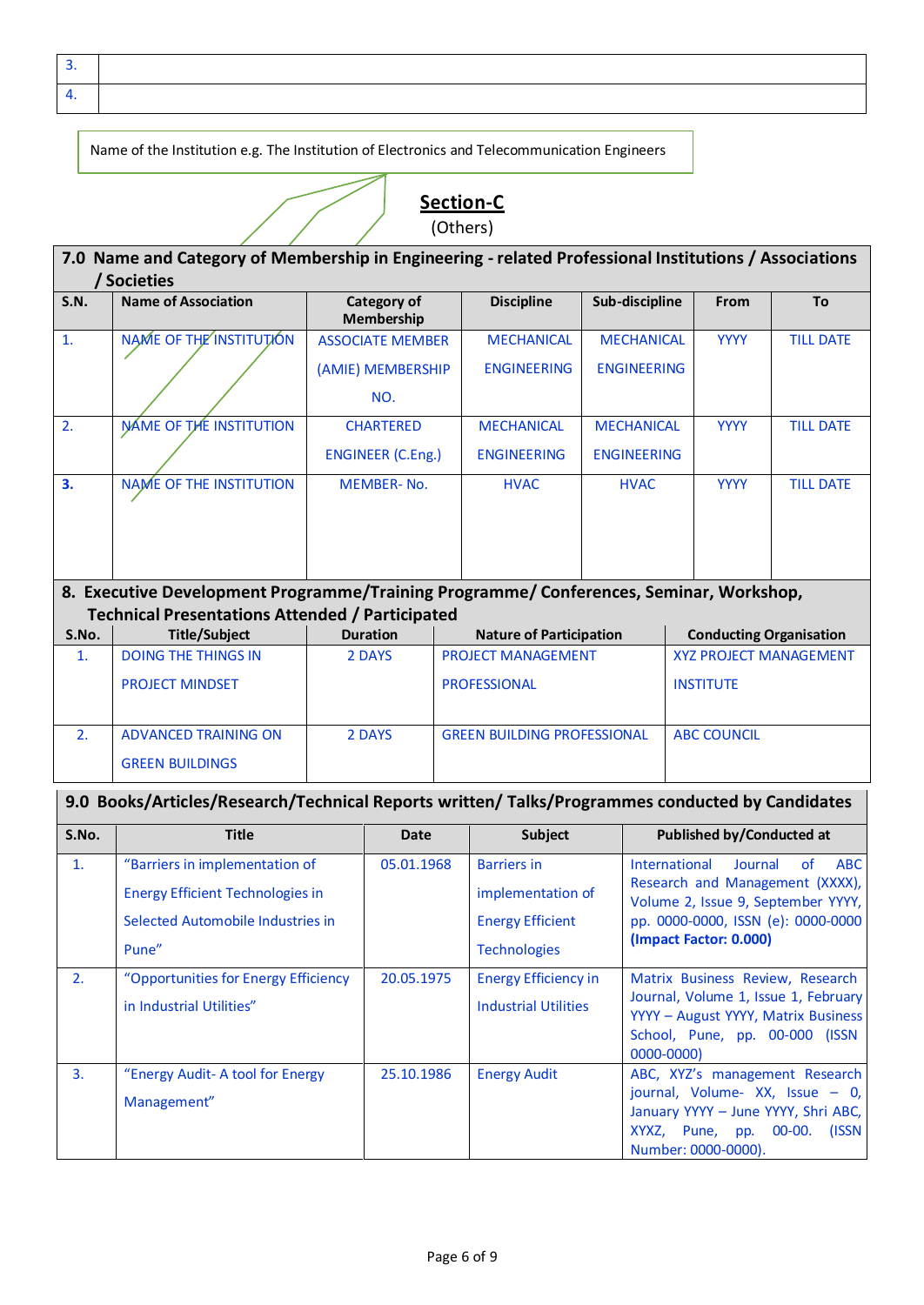| 4. | Delivered "Talk" as a Chief Guest on  | 12.11.2010 | <b>Expectation from</b>    | Government Polytechnic, Kolhapur |
|----|---------------------------------------|------------|----------------------------|----------------------------------|
|    | the occasion of State Level Technical |            | <b>Engineering Diploma</b> |                                  |
|    | <b>Research Paper Competition.</b>    |            | holders by industries.     |                                  |

Names of the two engineer referees who must be either registered Professional Engineer with ECI or Reputed engineer with minimum 7 years of work experience in a respectable position, please provide the complete contact details of referees

|                |                             | 10. I am known to the following two referees (engineers): |                       |  |  |  |  |  |
|----------------|-----------------------------|-----------------------------------------------------------|-----------------------|--|--|--|--|--|
| $\mathbf{1}$ . | <b>Name</b>                 | NAME OF THE PERSON WITH TITLE                             |                       |  |  |  |  |  |
|                | <b>Address</b>              | <b>CURRENT CORRESPONDANCE ADDRESS OF THE PERSON</b>       |                       |  |  |  |  |  |
|                | E-mail                      | xxx@abc.com                                               |                       |  |  |  |  |  |
|                | <b>Telephone No.</b>        | COUNTRY CODE - STD CODE - TELEPHONE NO.                   |                       |  |  |  |  |  |
|                | <b>Mobile No.</b>           | 98XXXXXXX6                                                | [10 DIGIT MOBILE NO.] |  |  |  |  |  |
|                | <b>Knows since (Period)</b> | <b>NO OF YEARS</b>                                        |                       |  |  |  |  |  |
| 2.             | <b>Name</b>                 | NAME OF THE PERSON WITH TITLE                             |                       |  |  |  |  |  |
|                | <b>Address</b>              | <b>CURRENT CORRESPONDANCE ADDRESS OF THE PERSON</b>       |                       |  |  |  |  |  |
|                | E-mail                      | xxx@abc.com                                               |                       |  |  |  |  |  |
|                | <b>Telephone No.</b>        | COUNTRY CODE - STD CODE - TELEPHONE NO.                   |                       |  |  |  |  |  |
|                | <b>Mobile No.</b>           | 98XXXXXXX6                                                | [10 DIGIT MOBILE NO.] |  |  |  |  |  |
|                | <b>Knows since (Period)</b> | <b>NO OF YEARS</b>                                        |                       |  |  |  |  |  |

Please provide the copy of the proof in case of NEFT/online transfer and mention here

#### **Section-D**

(Payment Details)

#### **11. Registration Fees-** Bank transfer/draft/Pay order in the name of **Engineering Council of India** (Account details will be given on request)

| Amount in Rs. | Multi city Cheque /<br>Bank draft no /NEFT/online<br>transfer/Cash | dated      | <b>Bank</b>                  |
|---------------|--------------------------------------------------------------------|------------|------------------------------|
| Rs.3450/-     | 000030                                                             | 10.02.2016 | <b>SYNDICATE BANK CHAKAN</b> |

i) **Fee:** The initial registration fee will be Rs. 3000 for PE, Rs. 2000 for APE, Rs 2000 for ApE/GE, Rs 2000 for JrApE, Rs 1000 for SE and Rs. 1000 for DipSE. The fee structure issubject to change in future. The registration is subject to renewal after 5 years. *(Note: - 18% GST extra, and needs to be added to the Registration Fee payable)*

ii) The DD/Cheque of the fee will be in favour of "Engineering Council of India" payable at New Delhi

iii) The **NEFT details** for on-line payment are:

Name: **Engineering Council of India** Bank: **HDFC Bank Ltd., Nehru Place Branch, New Delhi** IFSC code: **HDFC 000 1374** Bank branch code: **1374** S/B A/c no. - **1220 10 000 197 56**

iv) The fee is non-refundable

#### **12. Declaration:**

- I agree to abide by, the professional Code of Ethics established by Engineering Council of India, and to be held individually accountable for my action.
- I undertake to send reports of Professional Experience and Continuing Professional Development as on 31<sup>st</sup> March of each following year regularly so as to reach ECI by 30<sup>th</sup> June.
- I agree that decision of the ECI on Registration and Termination shall be acceptable & binding on me.
- I hereby confirm that the contents of the items described in this application documents are true and correct.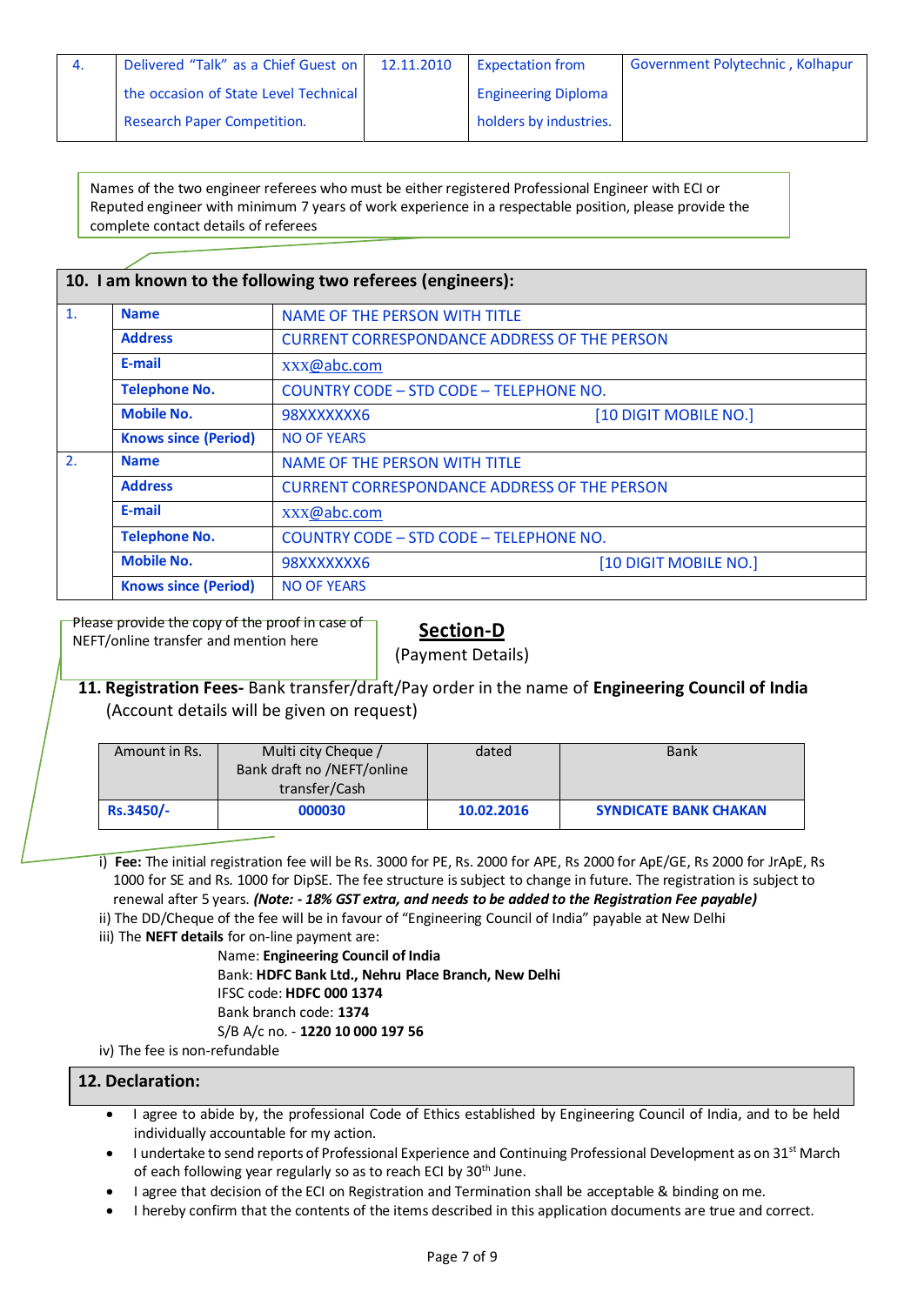#### **Enclosures:**

- 1. One passport size photo
- 2. Self-attested copies of all Educational Qualification Certificates
- 3. Self-attested copies of all Certificates of membership of Professional Bodies
- 4. Registration Fee (Multi city Cheque/Bank Draft/NEFT details).
- 5. Names and details of the two referees.

**Take the printout of this form and sign here**

**Applicant's Signature: \_**

**Applicant's Name: \_ DR. SANJAY KUMAR KADAM** 

#### **Place** : PUNE Date: 10.02.2016

*Please send to: -* **Engineering Council of India 1304, Hemkunt Chambers; 89, Nehru Place; New Delhi (India) -110019 E-mai[l: ecipenationalregister@gmail.com,](mailto:ecipenationalregister@gmail.com) [eci@ecindia.org](mailto:eci@ecindia.org)**

> **Take the printout of this form and send the hard copy along with the relevant documents on the given address**